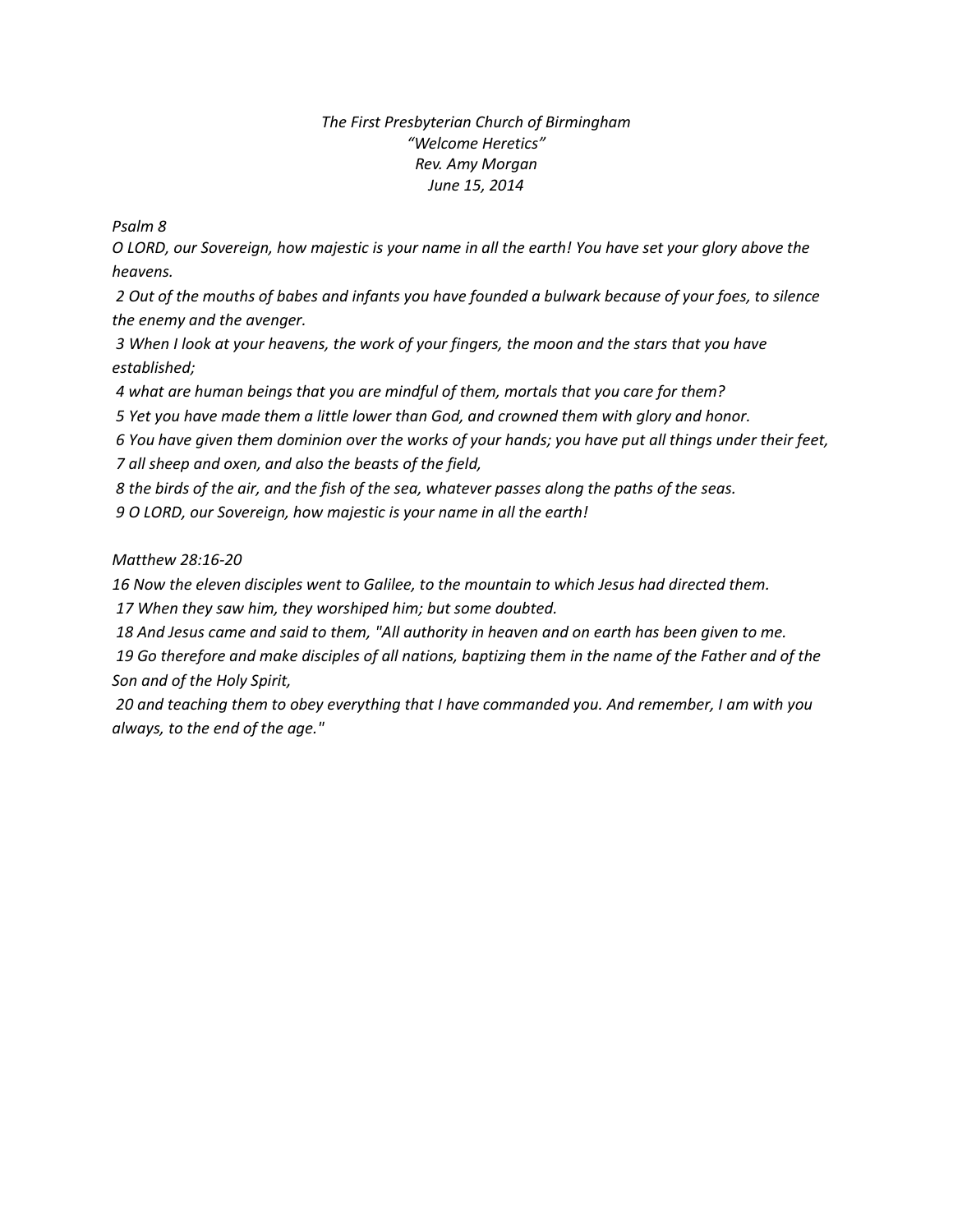"To doubt is heresy, to inquire is to admit that you do not know," and according to agnostic thinker Robert Ingersoll, "the Church does neither."

But this has not always been the case.

Take, for example, the sorry remnant of disciples we read about today, trudging up a hill in the middle of nowhere to meet up with a flash-in-the-pan, has-been rock star who is supposed to be dead and inexplicably isn't.

They meet up with Jesus, they worship him, *but some doubted.* Now, the last time someone doubted in the Gospel of Matthew – in fact, the only other time this verb is found in the New Testament – the hotshot disciple Peter was sinking into the sea and being chastised by Jesus. "You of little faith, why did you doubt?"

But today, Jesus has no words of judgment for the worshipping doubters. He doesn't label them faithless heretics. Instead, he declares that all authority in heaven and on earth have been given to him. The disciples can doubt and question and misunderstand all day long. Because they don't have the authority. No one is looking to them to be right, to know the truth, to have all the answers.

But over the next couple of centuries, all of that begins to change. By the beginning of the  $4<sup>th</sup>$  century, we have presbyters and bishops and all manner of ecclesial hierarchy jostling for supremacy in matters of doctrine and discipline and order. And it is into this melee that an ambitious theologian named Arius inserts his questions and doubts.

By this time, the church was pretty clear about the fact that there was only one God, and that Jesus was to be worshipped as God. But how exactly all of that worked out was a topic of hot debate. Some people leaned in a direction that bordered on worshipping two - or when you factored in the Holy Spirit, three - different gods. Others took a position that compromised God's power over creation. Still others held beliefs that diminished the importance of Christ.

So Arius took it upon himself to help synthesize all of these positions into a doctrine that declared Jesus as the "firstborn of all creation" but of a "different substance from God the Father." This position ensured that Jesus was still worthy of worship and devotion but also allowed God to remain immune to change and death.

Despite the church's clear teachings on the unity of the Trinity, Aruis constructed and promoted his position throughout the synod of Alexandria in eloquent sermons. He and his ideas gained popularity, but that wasn't necessarily a good thing. The bishop of Alexandria caught wind of what Arius was promoting and had him banished. Arius didn't let this stop him, however. He fled to the north and bunked up with his buddy and former classmate Eusebius and continued to find support for his position elsewhere.

The controversy was so destructive that Emperor Constantine demanded it be addressed at a Council in Nicaea in 325. Doubting, questioning, and disagreement within the church were politically problematic for the ruler of the Roman world. Arius's misfortune in this debate was that the regions where his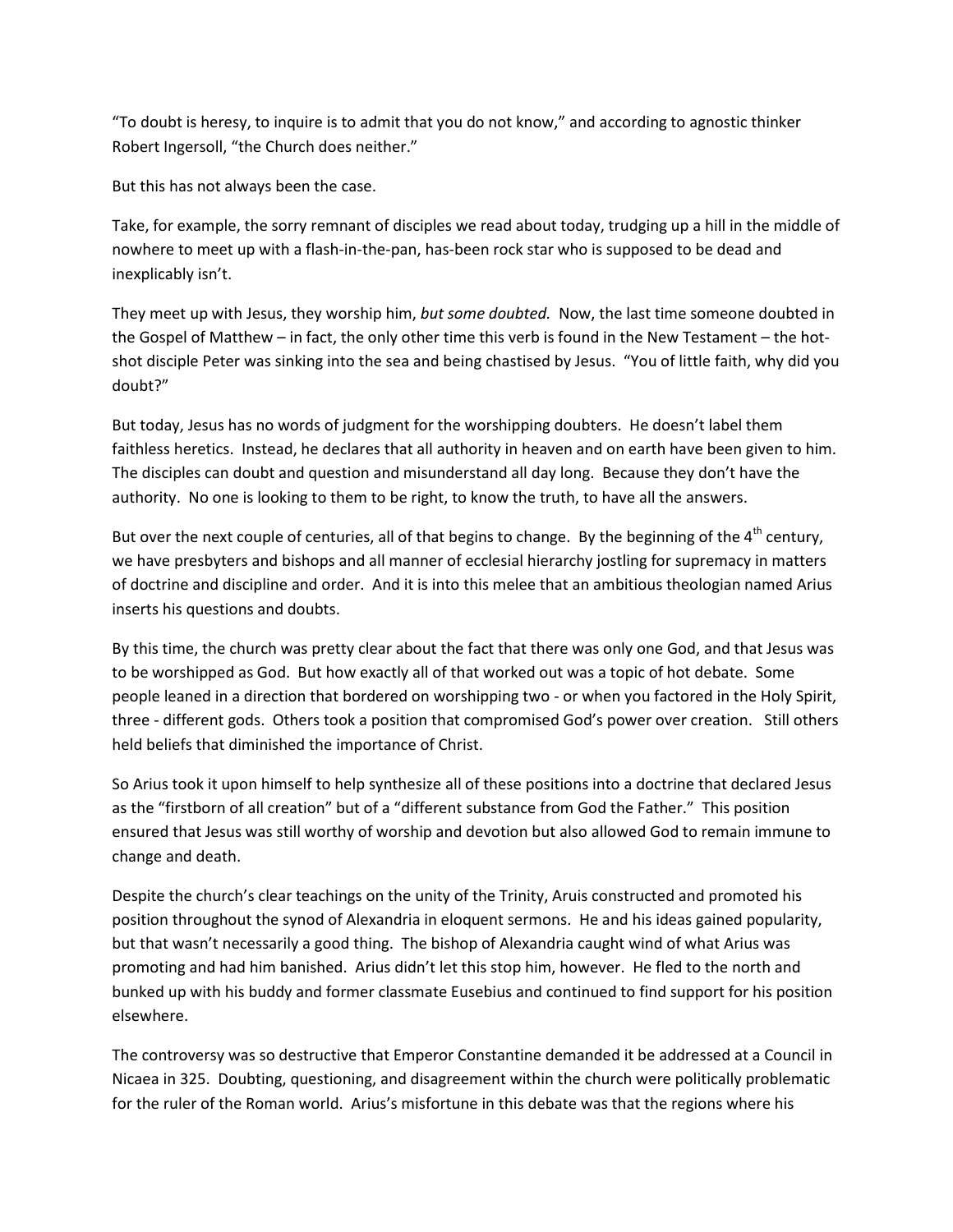position was most popular also happened to be those places where, only a year before, Constantine's political rival, Licinius, had been ruler. Arius's defeat and excommunication paralleled the defeat and execution of Licinius as the authority of political power solidly usurped that of Jesus Christ. The church, as a political entity, needed authority, absolute truth, unified power.

And so, today, we have the Nicaean Creed, the very first creed in our Book of Confessions, with its affirmation that Jesus is "eternally begotten of the Father, God from God, Light from Light, true God from true God, begotten, not made, of one Being with the Father."

Now, don't get me wrong. I have no problem with orthodoxy or the Nicaean formulation of the Trinity. But the Arian *controversy* gives me pause. It makes me wonder what might have been. It causes me to be concerned that Robert Ingersoll had a valid critique of the church.

The word "heresy" comes from the Greek word "to choose." What we, as Christians, over the centuries have labeled as misguided or wrong or outright evil is, in fact, simply people choosing for themselves what to believe or how to live their faith.

But that terrifies the established church, especially in times of turmoil. In the early life of the church, Christians were fearful for their lives and livelihoods. In the Reformation, Christians were fearful of corruption. And today, we're fearful about the survival of the Christian faith itself. We have to seriously consider the possibility that the faith as we know it will no longer exist at some point in the foreseeable future. And so doubt, inquiry, heresy, choice are all dangerous things.

I once had the privilege of taking a master class with the legendary Broadway producer Hal Prince. In this class, he talked about the difference between a flop and a failure and between a hit and a success. A flop is something that the public rejects or fails to appreciate, but a failure is something that is possibly great but is somehow compromised. Likewise, a hit is a show that the public loves and is commercially prosperous, while a success is a show that is the best it can possibly be, done with integrity and passion.

By the time Jesus gets to the hill in Galilee, he's a solid flop. Yes, you could argue that rising from the dead was a pretty major accomplishment, but notice that he only has 11 followers coming out to meet him. That's right, the text is pretty specific  $-11$ . That's because one of them was so disgusted with Jesus' performance that he left in the middle and sabotaged the event.

But it's also clear that Jesus wasn't a failure. He did what he came to do. He stuck with the script, he had the right intentions, and he gave a flawless performance. He was, in fact, a success. But his reward was not fame and fortune. No, his reward is all authority in heaven and on earth.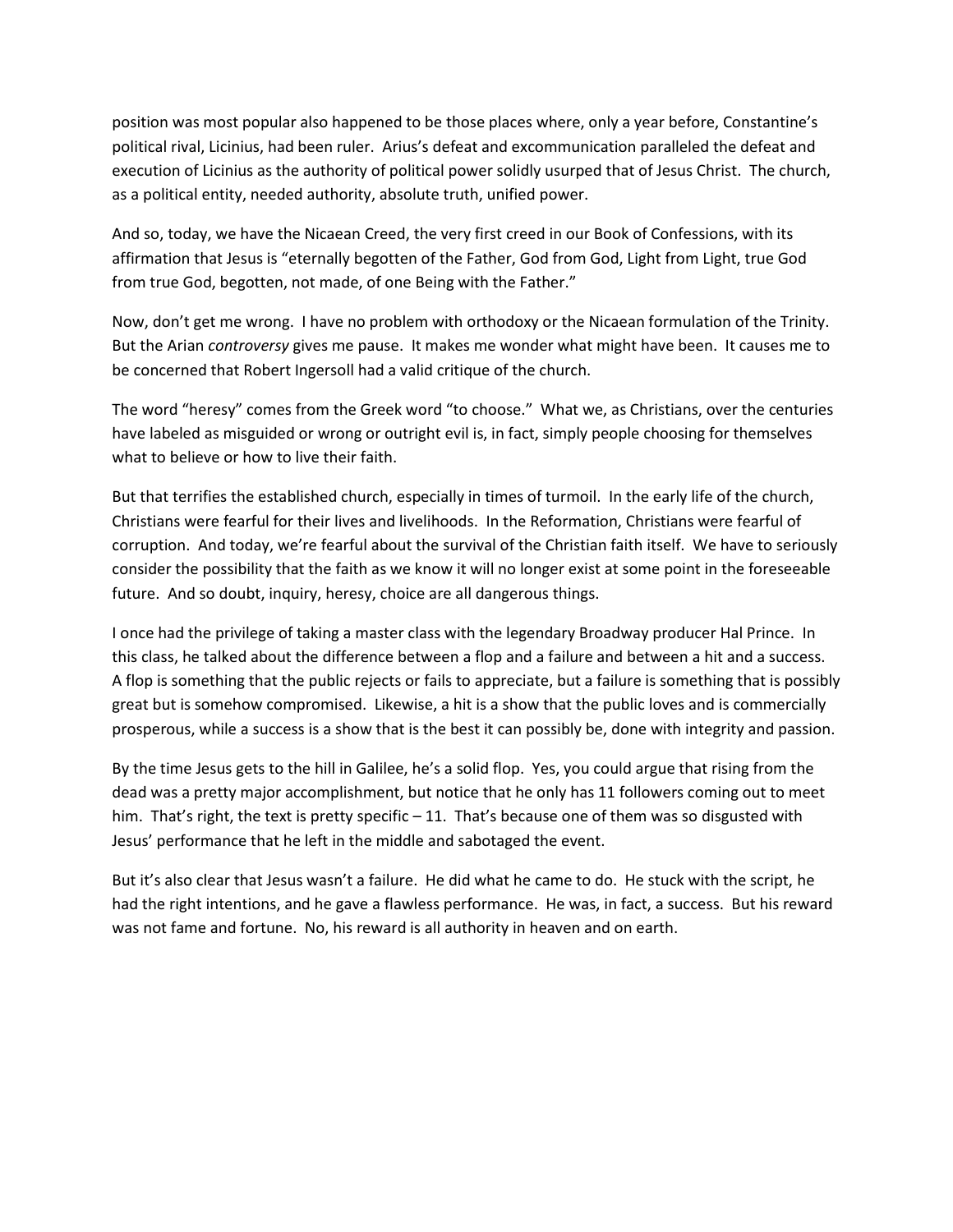The church, on the other hand, has been a huge hit. Almost a third of the world's population today follows the Christian faith. But I'm not certain we can claim to have always been successful. Throughout our history, we have given authority to governments, institutions, human reason, morality, doctrine, and charismatic personalities. And this has greatly impacted our performance. Maybe we have survived and even thrived for over two thousand years. But have we really fulfilled this Great Commission Jesus gave his first followers?

Jesus said, "All authority in heaven and on earth have been given to me. Go *therefore,"* meaning that only by his authority can we do what comes next.

He tells these 11 dubious disciples to, first "go make disciples of all nations." Now, there are two things we need to hear in this directive. The first is that "all nations" are included in this discipleship mission. Up to this point, Jesus' message was considered to be primarily aimed at his own people, the Jews. And a Jewish messiah would have been a much easier sell to a Jewish audience. But Jesus meets up with his follower in a Gentile, meaning non-Jewish, part of the country, and sends his them out to disciple "the nations," those people who have no context for what these Jewish guys are talking about, people who are happily following their own completely different and unfamiliar belief systems.

The second thing we need to understand is that disciples are kind of like interns. When we talk about being disciples of Christ today, there is this air of piety. If you call yourself a disciple, it must mean that you go to church every week and pray and read the bible every day, and love God and your neighbor and yourself in perfect harmony. Disciples are like gold medalists in the Jesus-following contest. Because everything in America is competitive, even our Christianity.

But that's not what a disciple is. A disciple is a student, a follower, an intern. And if you've ever had an intern, you know that it takes a lot more work to get an intern to do something right than it would be just to do it yourself. Interns are going to make mistakes. They will lose your favorite stapler. They will make the coffee wrong. They will lose important phone messages. But Jesus is telling his disciples, his interns, to go make more interns. Why would Jesus do this? What a bad idea! This is clearly going to flop!

But the interns don't have the authority. Jesus does. If they mess up, if they flop and even fail, that's okay. Jesus has been successful, and Jesus has the authority. So it's all going to work out.

Once the interns make more interns, they are supposed to baptize them in the name of the Father and the Son and the Holy Spirit.

Now, this little Trinitarian reference is really the only reason this passage gets placed in the lectionary on this Trinity Sunday. I know you all have Trinity Sunday marked in red ink on your calendars right along with "Rural Life" Sunday and "Small Membership Church" Sunday. For those of you who may not have looked at those calendars this morning, however, this is, in fact Trinity Sunday, the day that preachers are supposed to try to explain the inexplicable mathematics of three equals one and one equals three.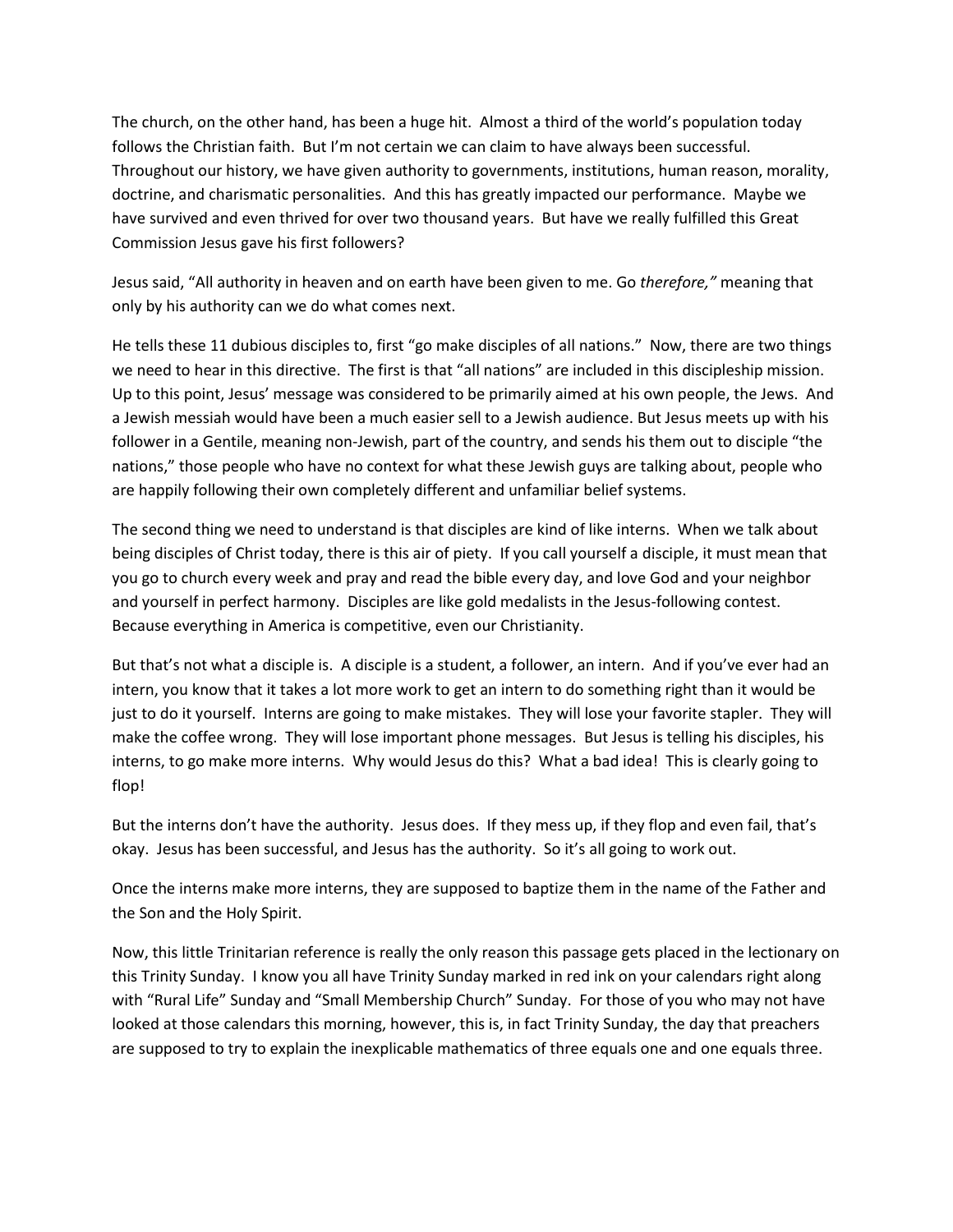But rather perform the theological gymnastics necessary to explain what the Trinity *is*, I think it's more important here to talk about what the Trinity *means*. Because the truth is, at the time that this text was written, there was no doctrine of the Trinity. Jesus wasn't giving his disciples secret knowledge about the interrelated personhood of God, and he wasn't establishing the orthodox formula for the rite of induction into the institutional church. There was no orthodoxy and there was no institutional church.

For Jesus, and his disciples at the time, baptism meant new life in relationship with God and the world. The Trinitarian formula expressed the interrelatedness of God – Father, Son, and Holy Spirit, but only insomuch as it could model the intimacy of relationship God desires to have with us and for us to have with one another.

Jesus is commissioning his disciples to go make more disciples, and go belong to one another.

And only after that are they to teach them to obey everything Jesus commanded them. Now, when we talk about obedience, all too often what we mean, or at least what people hear, is that the church has the authority to tell people what to believe and how to behave.

But the word "obey" found here in Greek literally means to keep in view or guard and protect. It isn't a subservient word, but in fact, it is rather empowering. The things Jesus commanded are to be regarded as treasures to be protected, as something vulnerable and valuable that we need to keep an eye on.

And then there is the word "command," which we all love. Because it should be super easy to pay attention to EVERYTHING Jesus commanded, right? Over 2,000 words of Jesus are recorded in the New Testament, most of them meant to teach people something.

The church throughout history has decided for people which words are actually commandments we're supposed to follow and what those words actually mean in practice. And we've spent most of our time disagreeing about it. This is one place the church has gotten stuck on the question of authority because maybe Jesus has all the authority, but aren't we the ones who are supposed to enforce it? Isn't that what Jesus is saying here?

Perhaps there's another way to look at it. The word "command" can also be translated "commission." So when we talk about this passage being the great commission, it isn't just the disciples who are being commissioned. They are commissioned to go make more disciples, to create relational community with them, and then help those new disciples keep that commission in their sights. They are commissioned to commission new commissioners.

Notice that nowhere in this commission does Jesus say "remember how I taught you to pray" or "don't forget what I said about the fig tree." Jesus knows the disciples will get it wrong, and that's okay. That's why he promises to be with them, always, to the end of days. The boss will be there to fix the things we break and smooth out the waters we muddy and help us find our way to the cafeteria.

The Jesus movement started with 11 confused, worn out, divided disciples. Some doubted, questioned, chose what to believe for themselves. They were heretics, in the best possible way.